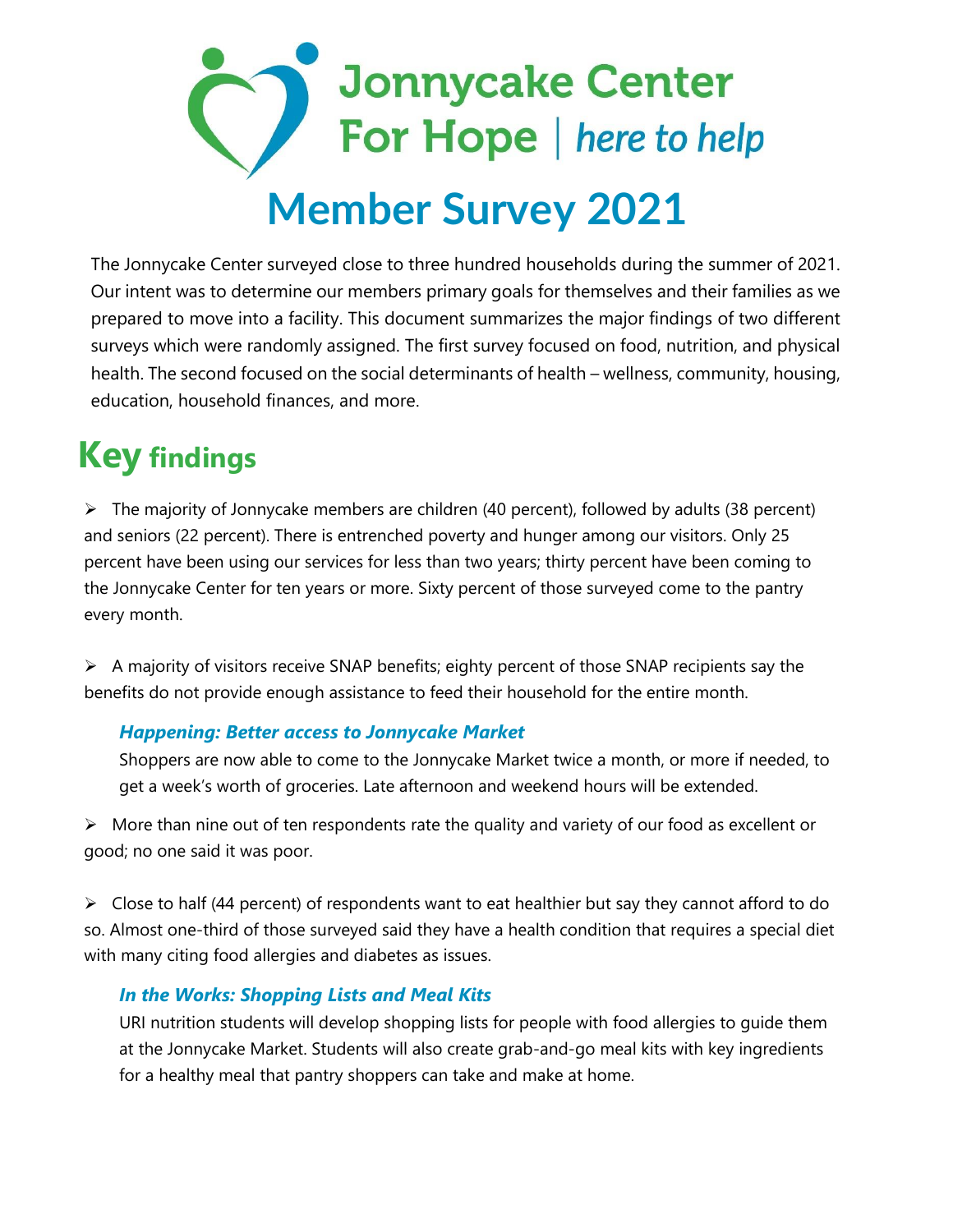#### *In the Works: Healthy cooking and dining*

The Center has been in talks with South County Health and Thundermist Health Center to develop a series of workshops and activities for members with diabetes and other significant health challenges. This will include offering the popular Food is Medicine cooking class as a core component of the collaboration. In addition, we are exploring community dinners for limited numbers of households to enjoy a healthy meal while socializing with their neighbors.

 $\triangleright$  The majority of respondents say they come to the pantry because government benefits or wages are not enough to make ends meet. Just under half say they have had to choose between food and other basic needs during the past year. Clothing, monthly bills, health, and housing were the top four issues identified as priorities when it comes to help from the Center or another agency.

**Happening:** Our member service staff will have underwear, socks, coats, and other basic clothing items on hand for children and youth while continuing to offer free clothing through our thrift store. We will also continue to secure funding for the Jeff Melish Fund for Basic Needs to prevent evictions and utility shutoffs, secure new housing, and assist with transportation.

 $\triangleright$  The vast majority of respondents received stimulus payments and/or some other form of Covidrelated benefit. Food and monthly bills were the items most frequently paid for by these extra resources.

 $\triangleright$  Three out of four respondents want themselves and/or their children to be more active. Close to half of the members surveyed want more relaxation and leisure opportunities, and to lose weight.

#### *New Initiative: Food, Fitness, and Fu*

The Center is partnering with URI and the South County YMCA to provide two days of after school programming to middle-schoolers focused on nutrition, basic culinary skills, and physical activity.



**In the Works:** We will explore opportunities to offer physical fitness activities both inside and outside our new facility, such as yoga, a walking group, etc. We will continue to partner with the Boys and Girls Club and the YMCA of South County to ensure children and adults are active.

 $\triangleright$  Access to affordable, safe housing stands out as a major goal for households.

*Happening:* Our Jonnycake Neighbors program will continue to identify and overcome challenges in today's tight housing market. Landlord incentives, a Ready-to-Rent course, intensive housing search, and our own